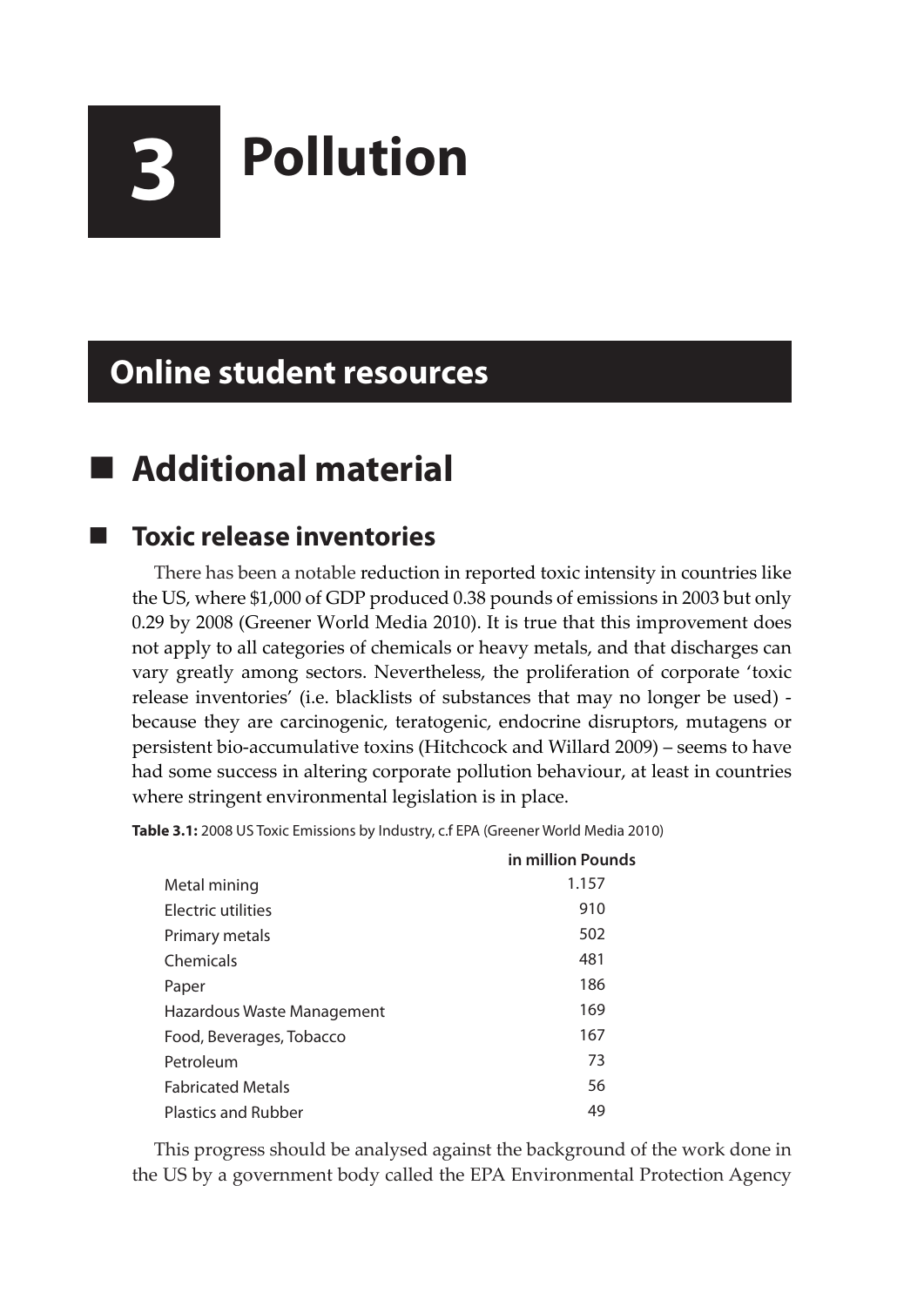(www.epa.gov/), which was born in 1970 against a backdrop of growing concern about toxicity in the environment. With a remit that consolidated in the late 1970s under Jimmy Carter's presidency, the EPA engagees in public environmental research; sets standards; and enforces regulations. Its accomplishments range "from regulating auto emissions to banning the use of DDT; from cleaning up toxic waste to protecting the ozone layer; from increasing recycling to revitalizing inner-city brownfields. [The end result has been] cleaner air, purer water, and better protected land".

One of the ways in which the EPA achieves its goals is through the TRI Toxic Release Inventory programme that it set up in 1987 and has expanded on several occasions since. As the world's first pollutant release and transfer registry (PRTR), TRI enhances "the public's right-to-know about the disposition of toxic chemicals in communities". The logic here is that regulators and community lobbies are in a better position to police the pollution behaviour of economic actors – first and foremost industrial companies – if information is widely available on the chemical hazards their activities might generate. Controls will be all the more effective since the polluter knows that it is going to be scrutinised. Hence the repeated modifications of the TRI list of toxic chemicals, which has expanded over the years to broaden the list of industrial sectors required to report releases, detail waste management processes and provide detailed information on particularly toxic substances such as mercury or dioxins.

The EPA claims that TRI is the world's oldest and most comprehensive PRTR and has been gradually imitated by more than 20 other countries (Greece, Germany, France, Finland, Estonia, Czech Republic Denmark, Cyprus, Belgium, Austria, Australia, United Kingdom, Estonia, Sweden, Spain, Slovakia, Slovenia, Portugal, Norway, Poland, Netherlands, Malta, Luxembourg, Lithunia, Latvia, Ireland, Hungary, Italy, Mexico and Canada). In addition, the EPA's TRI programme works very closely with a number of global governance bodies such as the OECD Organisation for Economic Development and the UNEP United Nations Environment Programme to help other countries develop or perfect PRTRs by focusing on data collection and release estimation techniques. For further information on coordinated global efforts in this domain, go to http://www.prtr.net/.

- Hitchcock, D. and Willard, M. (2009), *The Business Guide to Sustainability: Practical Strategies and Tools for Organizations*, London: Earthscan, 2nd edition
- Greener World Media, Inc. (2010), State of Green Business 2010, available at www. greenbiz.com, accessed 5 February 2010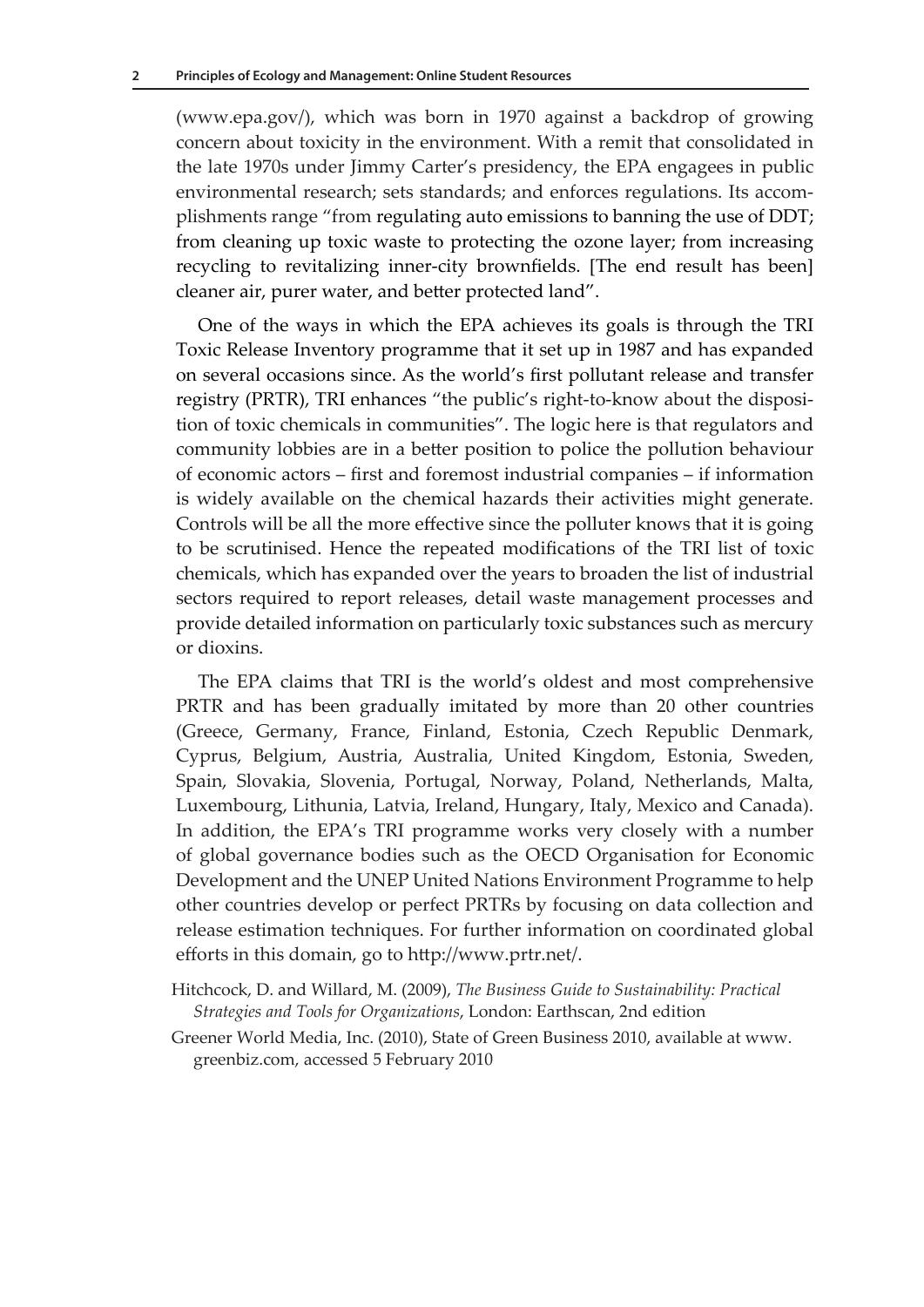#### **Carbon capture and storage**

As revealed in Chapter 2's resource depletion statistics, coal is the one (and possibly only) conventional fuel source offering more than a century of proven and probable reserves at current consumption rates. Interest in coal is also heightened by its prevalence in China, whose rapid economic emergence as the world's manufacturing centre has gone hand-in-hand with enormous demand for new electricity. The end effect in recent years in China has been the opening of nearly one new coal-fired power plant a week. This is a major factor in the International Energy Association's prediction that global demand for coal will rise by 60 percent by the year 2030.

The problem from a pollution perspective is that by some measures, coal is the 'dirtiest' of all possible fuel sources. Above and beyond the killer smog that it causes within local environments, coal is a prime contributor to the greenhouse gas emissions underpinning climate change. Hence the large number of exploratory projects undertaken by governments, scientists and industrialists worldwide to discover technologies making it safe to burn coal - with most attention nowadays being focused on a set of processes known as 'carbon capture and storage' (CCS).

From a technical perspective, clean coal generally divided into different approaches. Post-combustion capture is the "tried and tested way" of removing pollutants from the flue gas that is produced after a fuel is burnt to generate electricity. This usually succeeds in reducing a power plant's  $\mathrm{CO}_2$  emissions by 80-90 percent. The problem is that a post-combustion capture plant requires between 10 and 40 percent more energy than a conventional plant (Vidal and Jowit 2009). This is self-defeating in an era of depleting resources.

Hence the growing interest in 'underground coal gasification', where air and steam are pumped below the surface of the Earth to release gases that are directly extracted and burnt in power stations (Monbiot 2007). This is a variant of the broad 'pre-combustion capture' approach where processes start by converting fossil fuels into a mixture of hydrogen and carbon monoxide gases known as syngas before removing the hydrogen gas, a step that leaves two separate streams of pure  $CO<sub>2</sub>$  and pure hydrogen (Vidal and Jowit 2009). 90 percent of  $CO_2$  can theoretically be removed in this way, which has the advantage of requiring relatively energy. Two major obstacles remain, however: how to dispose of the  $CO_2$  gases accumulated thusly; and whether the technology can be applied successfully on a commercial scale.

In terms of disposal, storage involves injecting  $\mathrm{CO}_2$  gases into microscopic pores of reservoir sediments located somewhere around 800 metres below ground (Haszeldine and Blunt 2010). Four scenarios are usually envisaged: structural trapping, using impermeable cap-rock as a reservoir; residual trapping, where the gases create interstices in rock formations; solubility trapping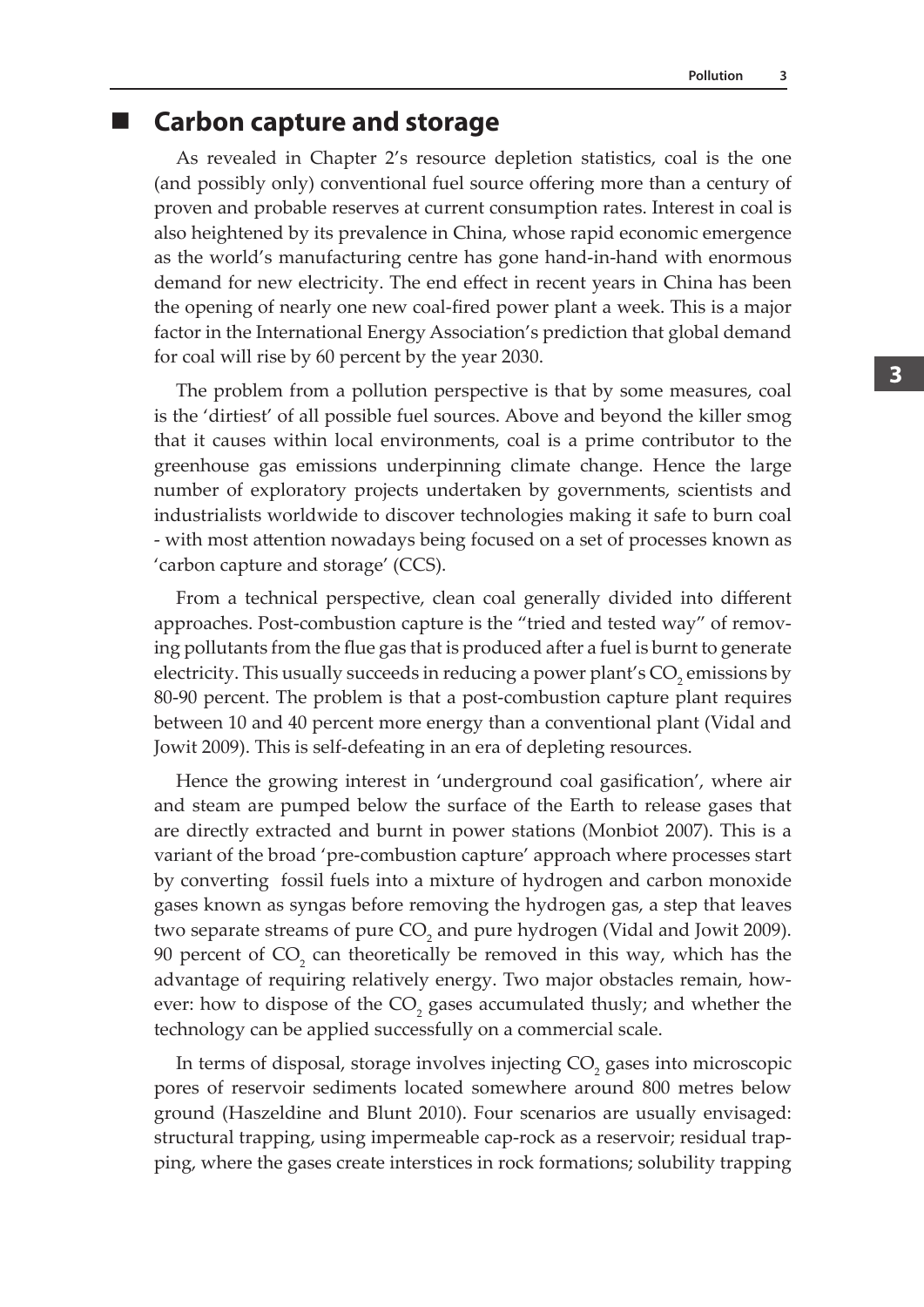where they dissolve in water; and mineral trapping, where they react chemically with formation rock. Above and beyond the cost of building pipelines to carry the gas to its disposal sites - usually depleted oil and gas fields or saline aquifers (EC 2008) – there are two concerns: greater leakage of  $CO_2$  when it is injected into old oil fields in an attempt to pressure untapped reserves into production wells (Monbiot 2007); and concerns that injecting gas into enclosed spaces will fracture underground rock formations. Some geologists allay this fear by pointing out that gas can move laterally underground in the same way as oil does, i.e. reservoirs are not closed systems but evolving environments that interact with their surroundings. Thus, the UK is estimated, for instance, to have sufficient geological capacities for storing  $100$  years of  $\mathrm{CO}_{2^{\prime}}$  enough to cover the output of all power plants in North West Europe. In general, there is an assumption that  $CO_2$  storage can be safe as long as sites are selected carefully and monitored conscientiously. In turn, this gives national governments a role to play in the long-term stewardship of CCS sites. Such policing seems feasible where a regime has jurisdiction over the zone where the work is being done – as occurs, for instance, when European companies engage in C02 storage in their home region. Examples include Norwegian company Statoil's Sleipner project in the North Sea, which is Europe's largest CCS effort; Swedish company Vattenfall's Schwartze Pumpe project at Spremberg Germany, the world's first power plant that collects emissions from coal burning and pipes then deep underground; and French company Total's CCS project at Lacq near Pau in Southwest France. Things can be more problematic, however, when the CCS is occurring abroad, like the In Salah project that a European consortium is running in Algeria.

The problem with applying pre-combustion CCS on a commercial scale is that the technology is still in its early stages. Toshiba's new Oomuta chemical plant on Kyushu Island in South Japan exists solely to practice capturing  $CO<sub>2</sub>$  emitted by a coal fired power station next door and has no possibility of disposing whatever gas it accumulates. At such an early phase of technological rollout, the main problem is finding capital to subsidise further research. This can be very challenging given that pilot projects can cost more than \$1 billion apiece. Finding ways of funnelling money towards CCS research is particularly important given fears that the recession will undercut government investment in this area. Some argue that firms building CCS power plants should be allowed to raise capital by selling the carbon allowances that they will be acquiring through the kind of emissions trading scheme (ETS) that the EU is developing (Mathiason 2008). Relevant to this analysis is the fact that individual operators – utilities but also  $CO_2$ -intensive industries such as cement, refinieries, iron and steel, petrochemicals, oil and gas processing (EC 2008) – are not obliged to adopt CCS, meaning that it could be in their financial interest to avoid CCS altogether and simply pay extra ETS liabilities. "At current technology prices, up front [CCS] investment costs are ca. 30 to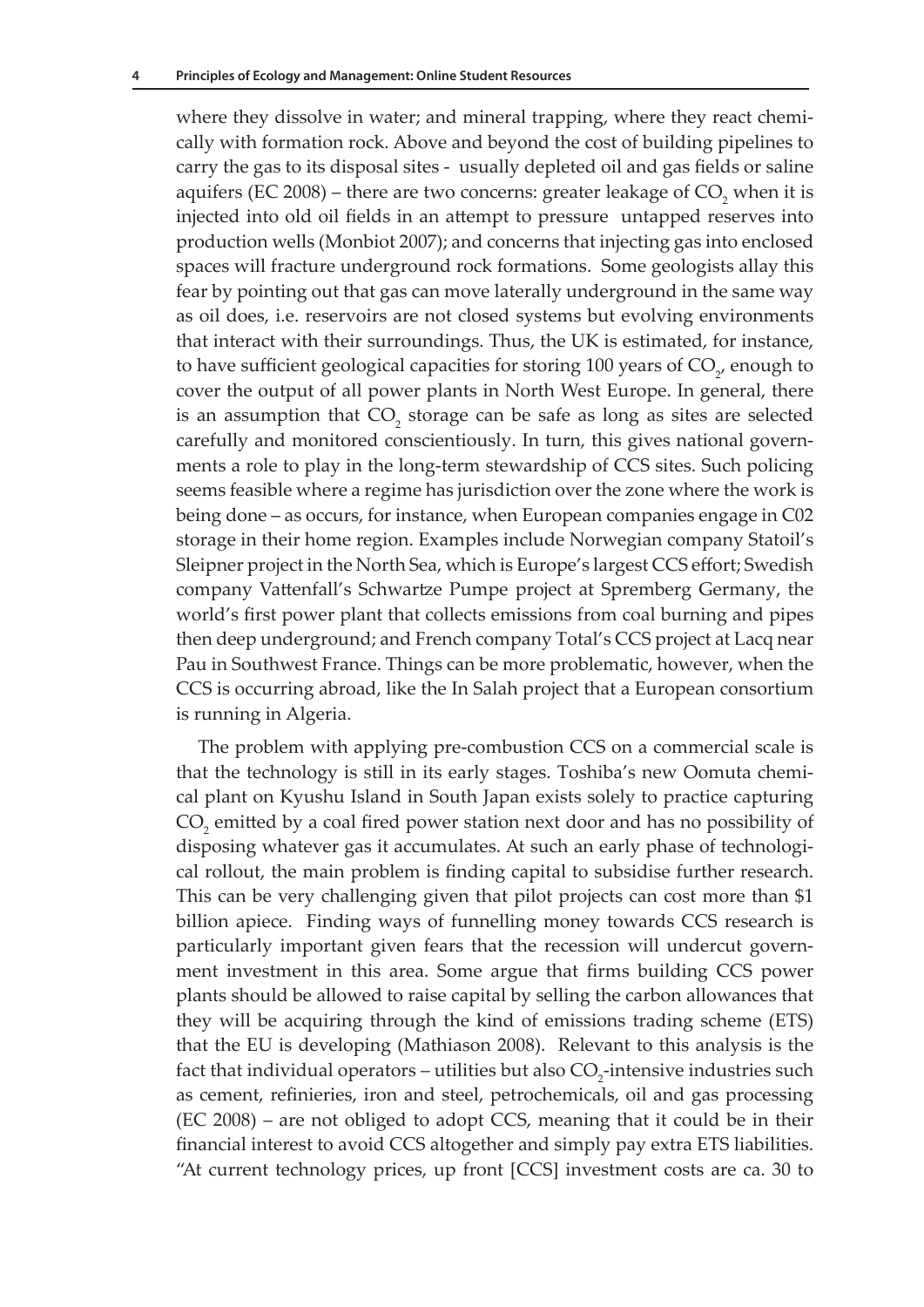70 percent higher than on standard plants and operating costs are 25 to 75 percent higher...Uptake of CCS will depend on the carbon price and the price of technology. If the price per tonne of  $CO_2$  avoided by CCS is lower than the carbon price, then CCS will begin to be deployed." Otherwise, it may not.

The debate then becomes whether countries devoted to reducing their carbon emissions yet requiring power "to keep the lights on" should be allowed to build more coal-fired plants until such time as CCS becomes commercially viable. This is a particularly difficult argument in a country such as the United Kingdom, which has promised to lower  $CO_2$  emisions by 60 percent by 2050 yet remains dangerously reliant on both gas imports and older domestic 'dirty coal' plants. An example of the latter is the giant Drax power station in Yorkshire (Harris 2007), which by itself produces the same volume of  $CO_2$  emissions as one-quarter of the UK's total fleet of cars (or one-third of its total household emissions). Possible interim solutions include 'co-firing' up to 10% of the plant's output using organic matter and/or fitting sulphur and NOX filters in line with a 'post-combustion' logic. The problem is that the benefits would be marginal and not particularly economic at current pricing levels. Indeed, as aforementioned there is currently an incentive for industrialists to run current plants (and even build new ones, such as EON's Kingsnorth facility in Kent) without CCS and simply pay the ETS penalties, currently calculated to be worth something like £53 million a year at Drax – a sizeable sum but nothing particularly daunting in light of the plant's total revenues (and the cost of developing pipelines and  $CO<sub>2</sub>$  disposal sites in the North Sea). This explains why despite so much discussion of the potential benefits of CCS, so little real progress has been achieved.

Despite this (or possibly, because of this), CCS has remained in the headlines as a possible path towards a cleaner future. Notwithstanding the obstacles to the technology's rollout, there is the stark reality of what will happen if it ends up not working. In the words of David Miliband, former British Environment Minister, "Without CCS, the world is going to get much hotter, much quicker."

- EC European Commission (23 January 2008), *Climate Action: Energy for a Changing World*, Memo /7/
- Harris, J. (14 April 2007), 'The Burning Issue', *The Guardian Weekend*
- Haszeldine, S. and Blunt, M. (4 May 2010), 'Massive capacity for CO2 storage exists here in the UK', *The Guardian*
- Mathiason, N. (28 September 2008), 'Carbon clean-up in Stinky Town'. *Business & Media – The Observer*, p. 8

Monbiot, G. (2007), *Heat: How Can We Stop The Planet Burning?*, Penguin Books

Vidal, J. and Jowit, J. (24 April 2009), 'Miliband promises new era of clean coal – but who will pay?', *The Guardian*, p. 6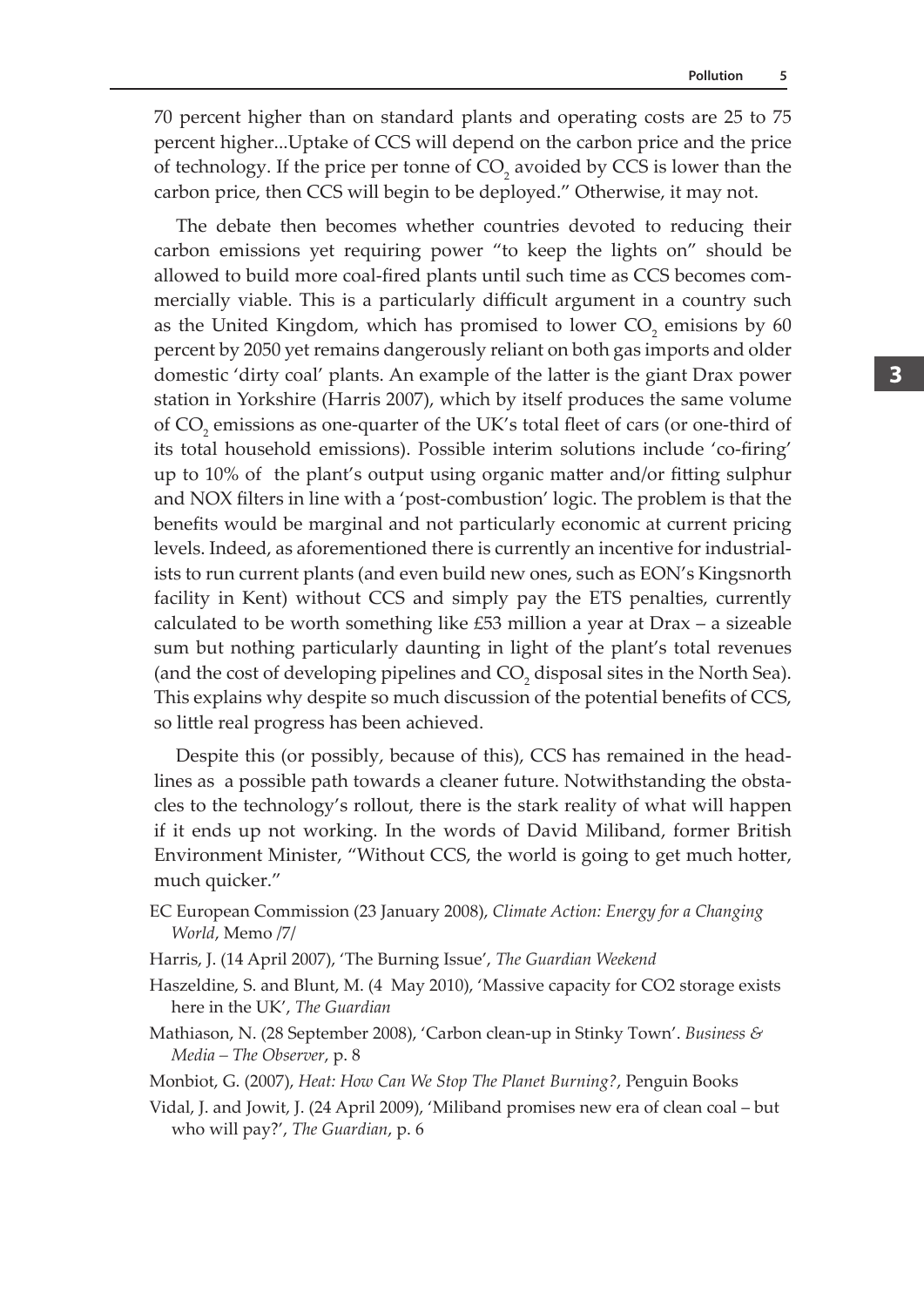# ■ Revision tips

- $\blacksquare$  Newtonian thermodynamics apply to industrial throughput, since all inputs found at the beginning of a manufacturing process will also be present at the end, albeit in a changed form. If an output contains pathogens exceeding a critical threshold of dilution, there will be a pollution problem.
- $\blacksquare$  Pollution can be categorised by origin, depending on whether it is generated from a movable, stationary and/or identifiable source. Issues such as dispersion, biodegradability and mutation (i.e. from solid to gas) form the basis of green chemistry. This knowledge is crucial both to controlling effluents/ emissions and to allocating responsibility for clean-up.
- Corporate reporting initiatives are a first step towards pollutant inventories. Analyses can vary by duration of substances' toxicity; the impetus for compiling the inventory (regulatory agencies; corporate compliance; scientific progress). Approaches need to become more exhaustive and standardised, covering both natural and synthetic compounds.
- Companies can no longer afford to blindly externalise their pollution. Risks at this level include ethical responsibilities, reputational capital and legal liabilities. The UK consulting firm Trucost has attempted to quantify benefits that the natural world will provide for free – unless its processes are hampered by pollution.
- Air quality is a longstanding problem that used to materialise mainly in the presence of localised smog pockets. Over the years, there has been a great deal of regulatory progress in this field (exchange of best practices, especially in older industrialised countries) but the sheer volume of emissions are creating the conditions for catastrophic climate change. The main sources of greenhouse gas emissions are manufacturing activities, power generation and transportation, not to mention global deforestation and use of biomass for heating/cooking.
- Land and water pollution can be related, since latter often involves runoffs from the former. Waste sites need better controls – 'stressors' on local ecosystems often seep from them. This explains the growth of international waste management as an economic sector. Information on pollutants' corporate origins needs to be improved.
- There is a general under-estimation of pollution since the visible waste associated with final goods appearing at the end of the value chain usually constitutes no more than a tiny share of total "non-product" waste. Ancillary problems include planned obsolescence and product designs that hinder recycling because synthetic and biological inputs have been mixed up and cannot be separated usefully.
- With a few sectors bearing responsibility for a disproportionate share of total global pollution, concentrating anti-pollution efforts in these areas should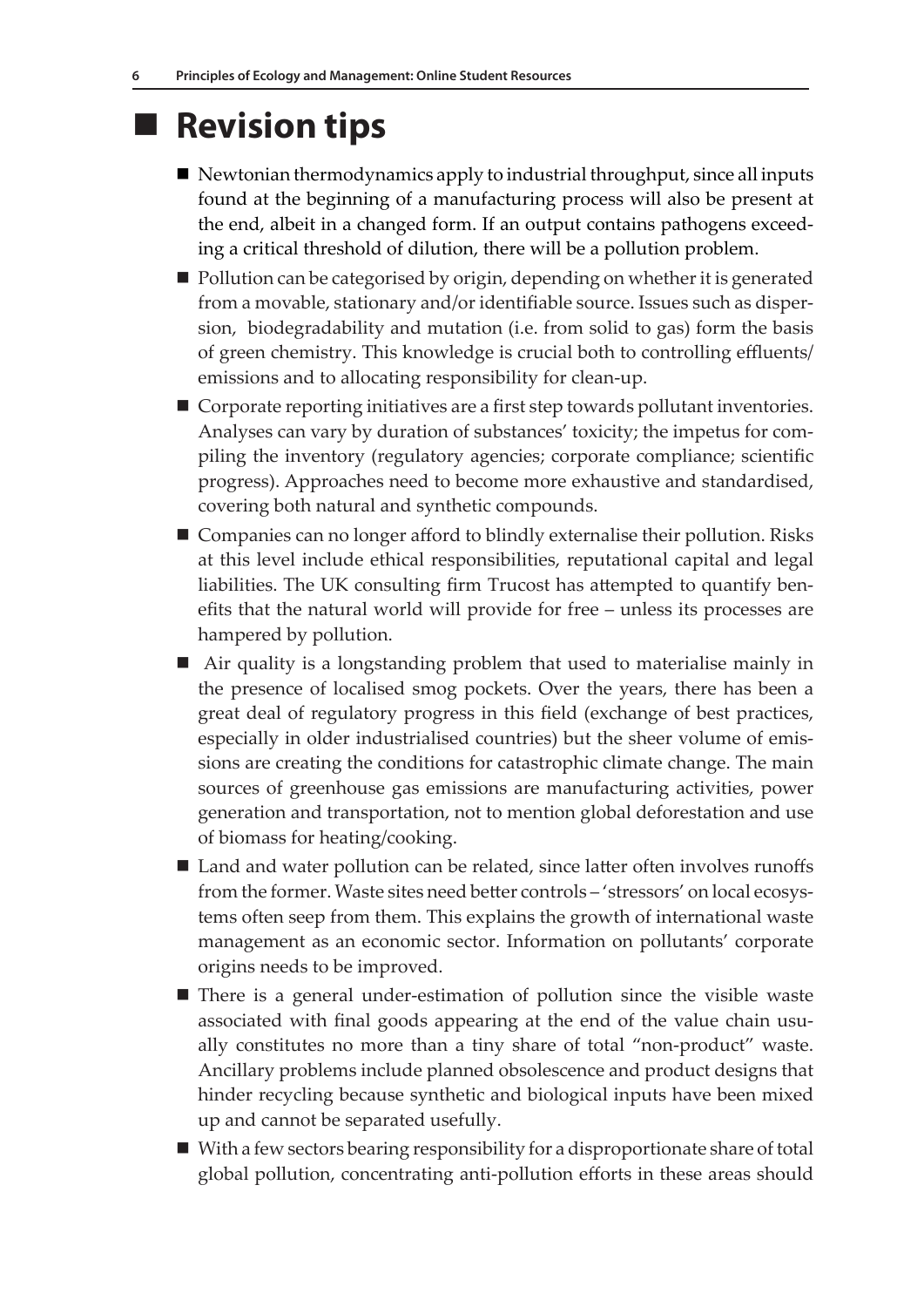logically produce the greatest effect. At the primary activity level, the main agricultural issues are the over-exploitation of soil and excess of fertilisers/ pesticides, with the main mining issue being the treatment of slurry. Where secondary activities are concerned, most progress will be achieved at process level, including the use of non-toxic or biodegradable inputs, enhanced vigilance concerning a value chain's total footprint, etc.

# **Case study: The Great Pacific Garbage Patch**

Explorers and other hardy souls braving the frontiers of nature have often provided valuable information about how human activity affects planet Earth. Some fact-finding occurs during organised expeditions, like when scientists are dispatched to the North or South Pole to ascertain the effects of climate change by studying the rate at which icebergs and glaciers melt. On other occasions, knowledge is gathered by happenstance. A prime example was in 1997 when American sailor Charles Moore, participating in a Hawaii to Los Angeles boat race, decided to navigate through a windless zone called the 'North Pacific Gyre' and encountered an enormous vortex of plastic and other rubbish now known as the Great Pacific Garbage Patch – a manmade huge sea of detritus smothering the marine ecosystem.

That such an enormous "plastic soup of waste" now covering an area equivalent to twice the size of the continental United State (Marks 2008) can even exist reveals the failings of a municipal waste management sector that is often portrayed as a mature international business activity. There is no doubt that general understanding of waste disposal has advanced greatly since the days when many communities, even in the world's wealthier countries, were happy to simply dump their waste at what they considered safe distant from human habitat (i.e. Victorian sewage drainpipes). Cities in the world's wealthier countries no longer feature the sort of open gutters that once caused so much infectious disease and early death. Indeed, the success of some of today's leading municipal sanitation companies, such as France's Ondeo or Vivendi groups or the American multinational Waste Management, is rooted in their decades of global experience treating sewage and separating it from drinking water. Of course, many cities in the world's poorer countries continue to lack an effective waste disposal infrastructure. Nevertheless, the general outlook in this sector has been optimistic: new economic powerhouses are emerging with sufficient capital to fund infrastructure improvements; intergovernmental organisations such as the World Bank provide grants to the world's poor countries; and technological progress (i.e. anaerobic digestion) is being used to reduce waste's overall toxicity. There is hope that cities everywhere will soon be able to replicate the success that places such as Hamburg or Liverpool have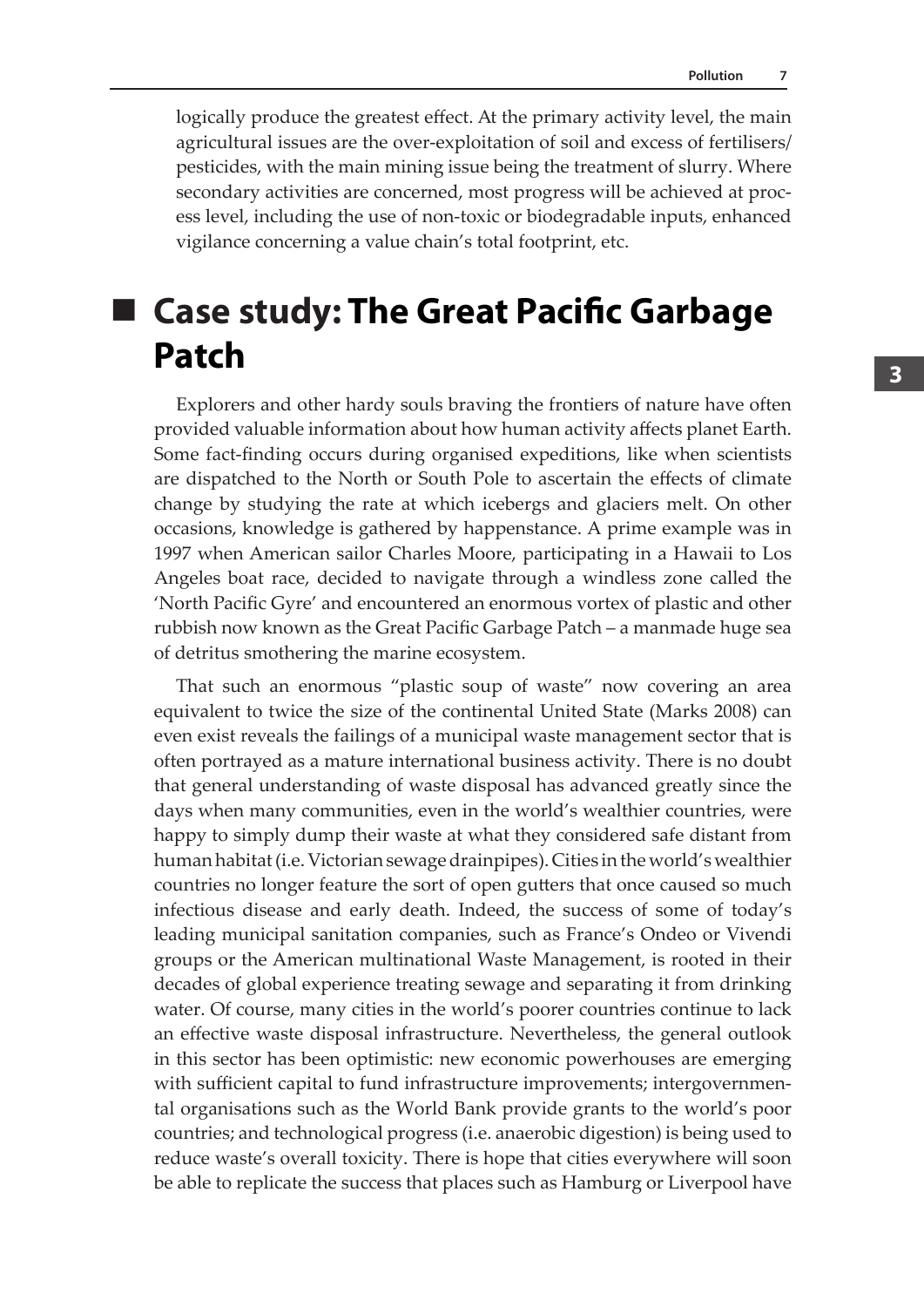had in restoring fish stocks in rivers (respectively, the Elbe and the Mersey) that were once effectively dead.

This optimism is being dampened by the recurrence of deadly oil and chemical spillages in rivers ranging from Germany's Rhine to China's Yangtze. Most horribly, there has been the recent discovery of the Great Pacific Garbage Patch. Eighty percent of this sea of waste stems from terrestrial sources on both the Asian and American sides of the Pacific (only twenty percent involves items thrown off ships or oil platforms). This means that many cities are at fault for the eco-disaster, reflecting either the inadequacies of their waste disposal systems and/or a deliberate flaunting of the 1972 London 'Convention on the Prevention of Marine Pollution by Dumping of Wastes and Other Matter' (www.imo.org/). It is one thing to outlaw unhealthy practices. It is quite another to police them.

The plastic soup in the Pacific is particularly worrisome because its decomposition releases into the marine ecosystem a noxious cocktail of chemicals including bisphenol A, which disrupts animal hormonal systems; styrene monomers, known to cause cancer; and styrene dimers and trimers, suspected of having the same effect (Connor 2009). These compounds enter the food chain of marine organisms, hence of their predators: larger fish; waterfowl; and ultimately, humans. Municipalities may once have had the luxury of outsourcing waste disposal to private companies whose barges would then cart tonnes of rubbish out to sea but such benign negligence is no longer possible. However vast the planet's oceans are, they have become too small to absorb human pollution.

- Connor, S. (20 August 2009), Scientists uncover new ocean threat from plastics, available at www.independent.co.uk/, accessed 28 January 2010
- Marks, K. (5 February 2008), The world's rubbish dump: a tip that stretches from Hawaii to Japan, available at www.independent.co.uk/, accessed 27 January 2010

#### **Case study questions**

- *A. Describe this ecological catastrophe and why there is so little talk about it.*
- *B. What is the outlook for cleaning up this detritus?*

*C. What might be done to prevent recurrence of the waste disposal behaviour that created this problem?*